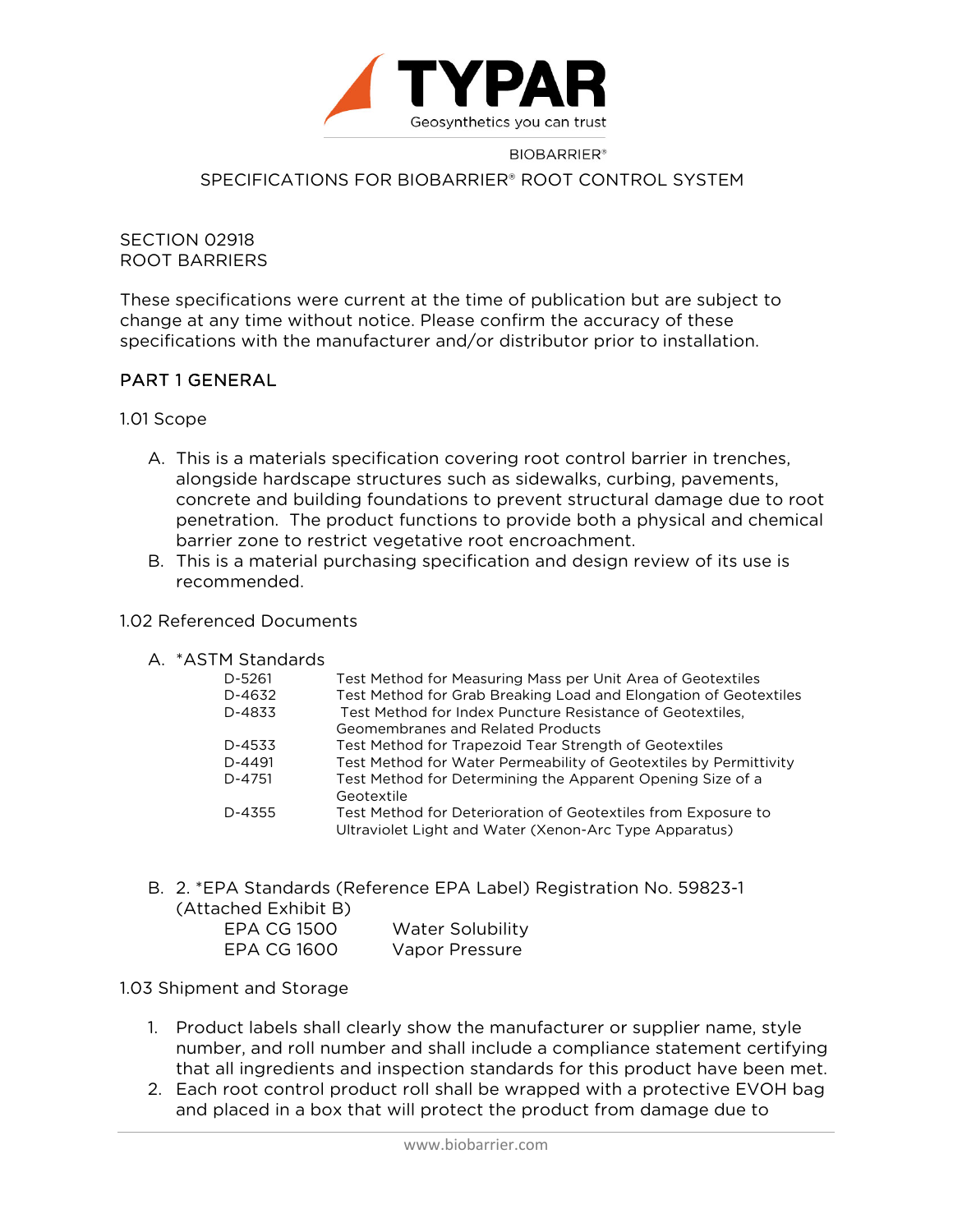shipment, water, sunlight, and contaminants and to prevent premature release of herbicide. The protective wrapping shall be maintained during periods of shipment and storage.

3. During storage, root control product shall be elevated off the ground and out of direct sunlight. It shall remain sealed in EVOH protective bag inside shipping box at a temperature of not more than 110°F.

# PART 2 MATERIALS

2.01 Acceptable Manufacturer

- 1. Polymer Group, Inc., 70 Old Hickory Blvd., Old Hickory, Tennessee 37138-3651, Toll Free: 1-800-541-5519, www.typargeosynthetics.com.
- 2.02 Physical and Chemical Requirements
	- 1. Fibers used in the manufacture of root control barrier substrate fabric shall consist of long chain synthetic polyolefins (at least 95% by weight) and a UV stabilizer. They shall be formed into a stable network such that the filaments or yarns retain their dimensional stability relative to each other.
	- 2. Nodules consisting of trifluralin, carbon black, and polyethylene compounded in a patented method utilizing time-released characteristics are permanently attached to the substrate fabric on 1-1/2" centers by a through injection molding process.
	- 3. All substrate property values, with the exception of apparent opening size (AOS), in these specifications represent minimum average roll values (MARV) in the weakest principal direction (i.e., average test results of any roll in a lot sampled for conformance or quality assurance testing shall meet or exceed the minimum values provided herein). Values for AOS represent maximum average roll values.
	- 4. Property values for the trifluralin are average run values.

## 2.03 Certification

- 1. The Manufacturer shall provide to the Engineer a certificate stating the name, product name, style number, chemical composition and other pertinent information to fully describe the product. The Manufacturer is responsible for establishing and maintaining a quality control program to assure compliance with the requirements of the specification. Documentation describing the quality control program shall be made available upon request.
- 2. The Manufacturer's certificate shall state that the root control product meets requirements of the specification as evaluated under the Manufacturer's quality control program. The certificate shall be attested to by a person having legal authority to bind the Manufacturer.
- 3. Either mislabeling or misrepresentation of materials shall be reason to reject those products.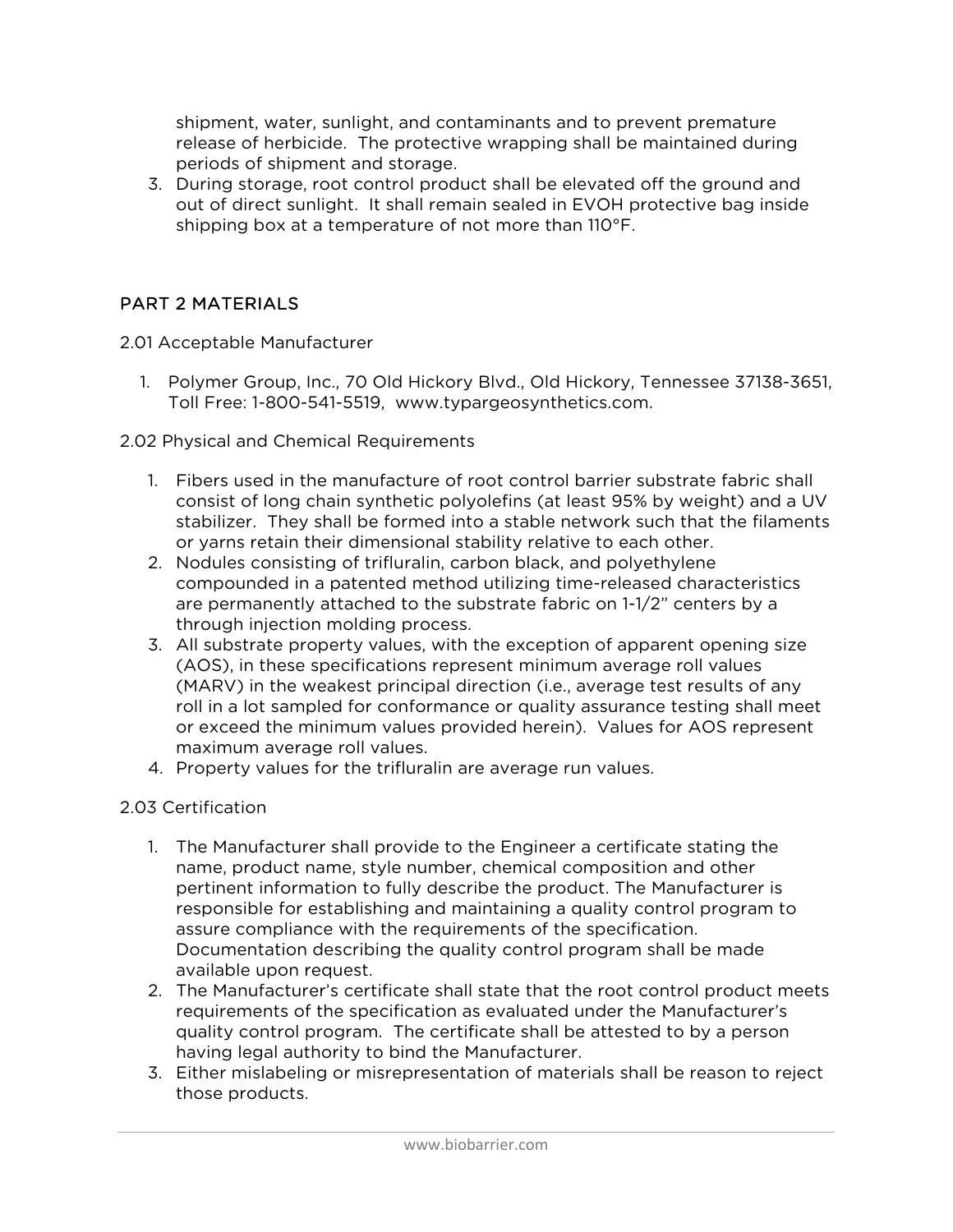2.04 Sampling, Testing and Acceptance

- 1. Root control substrate product shall be subject to sampling and testing to verify conformance with this specification. Acceptance shall be based on manufacturer's certifications.
- 2. Testing shall be performed in accordance with the methods referenced in this specification for the indicated application. The number of specimens to test per sample is specified by each test method.

|  | 2.05 Product Description |
|--|--------------------------|
|  |                          |

|                          | <b>Overall Product Major Composition and</b><br>Ingredients                     | <b>Typical</b> |
|--------------------------|---------------------------------------------------------------------------------|----------------|
| <b>Active Chemical*:</b> | Trifluralin (a,a,a-Trufluro 2,6 - dinitro - N,N, -<br>Dipropyl - p - toluidine) | 17.5%          |
| Inert Ingredients        | 100% Spunbonded Polypropylene,<br>Polyethylene and Carbon                       | 82.5%          |

|                                              | <b>Minimum Values</b>  |                   |                    |
|----------------------------------------------|------------------------|-------------------|--------------------|
| <b>Trifluralin</b><br><b>Characteristics</b> | English                | <b>Metric</b>     | Test Method*       |
| Unit Weight                                  | 3.9 oz/yd <sup>2</sup> | 130 $g/m^2$       | <b>ASTM D-5261</b> |
| Grab Tensile Strength                        | 130 lbs.               | 575 N             | <b>ASTM D-4632</b> |
| <b>Elongation at Break</b>                   | 60%                    | 60%               | <b>ASTM D-4632</b> |
| Puncture Strength                            | 40 lbs.                | 175 N             | <b>ASTM D-4833</b> |
| <b>Trap Tear</b>                             | 60 lbs                 | 265 N             | <b>ASTM D-4533</b> |
| Permittivity                                 | 0.7 sec.               | 0.7 sec.          | <b>ASTM D-4491</b> |
| AOS (Max Value)                              | $0.21 \text{ mm}$      | $0.21 \text{ mm}$ | <b>ASTM D-4751</b> |
| <b>Ultraviolet Stability</b>                 | 70% @ 500 hrs          | 70% @ 500 hrs     | <b>ASTM D-4355</b> |

\*Test methods or revision numbers available on request (17.5% Average trifluralin in total composite, Min. of 20% trifluralin in nodules)

<sup>1</sup>Available from ASTM, 1916 Race Street, Philadelphia, PA 19103

## PART 3 EXECUTION

3.01 Installation

1. Install Root Barrier System as per Manufacturers instructions.